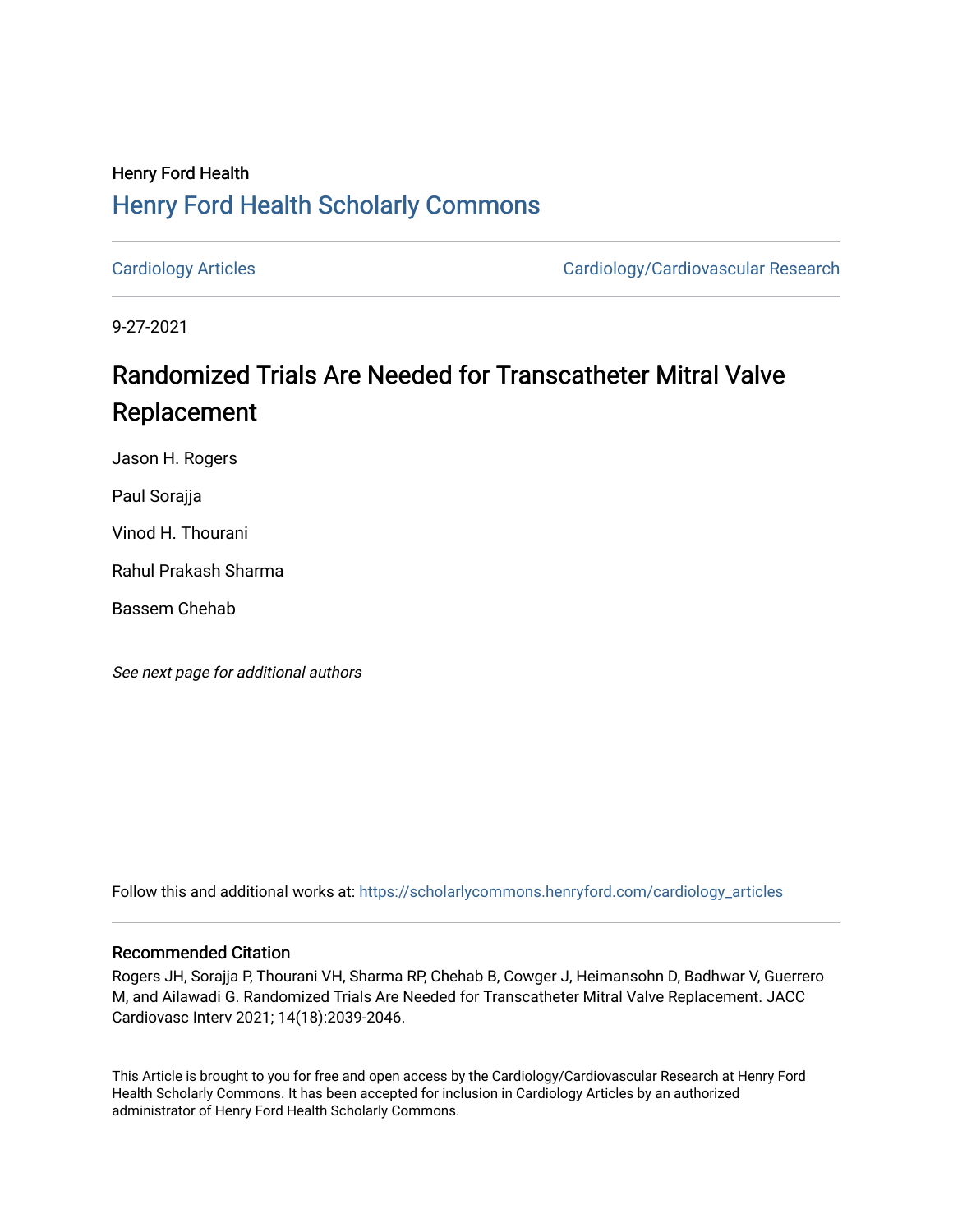### Authors

Jason H. Rogers, Paul Sorajja, Vinod H. Thourani, Rahul Prakash Sharma, Bassem Chehab, Jennifer A Cowger, David Heimansohn, Vinay Badhwar, Mayra Guerrero, and Gorav Ailawadi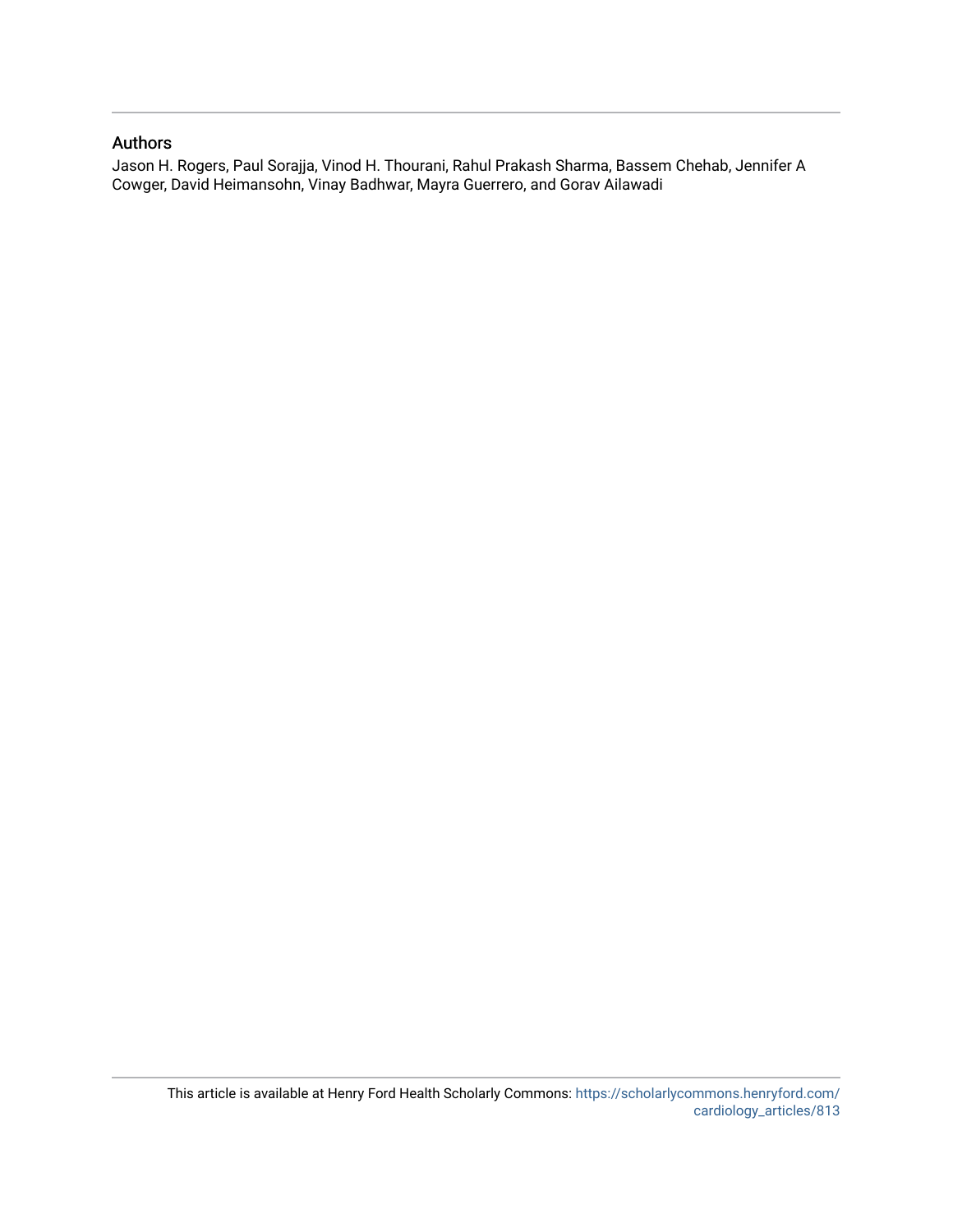#### VIEWPOINT

## Randomized Trials Are Needed for Transcatheter Mitral Valve Replacement

Jason H. Rogers, MD,<sup>a</sup> Paul Sorajja, MD,<sup>b</sup> Vinod H. Thourani, MD,<sup>[c](#page-2-1)</sup> Rahul Prakash Sharma, MD,<sup>d</sup> Bass[e](#page-2-2)m Chehab, MD,<sup>e</sup> Jenni[f](#page-2-2)er Cow[g](#page-2-2)er, MD, MS,<sup>f</sup> David Heimansohn, MD,<sup>g</sup> Vinay Badhwar, MD[,h](#page-2-3) Mayra Guerrero, MD,<sup>i</sup> Gorav Ailawadi, MD<sup>j</sup>

#### **ABSTRACT**

Transcatheter mitral valve replacement (TMVR) is a new therapy for treating symptomatic mitral regurgitation (MR) and stenosis. The proposed benefit of TMVR is the predictable, complete elimination of MR, which is less certain with transcatheter repair technologies such as TEER (transcatheter edge-to-edge repair). The potential benefit of MR elimination with TMVR needs to be rigorously evaluated against its risks which include relative procedural invasiveness, need for anticoagulation, and chronic structural valve deterioration. Randomized controlled trials (RCTs) are a powerful method for evaluating the safety and effectiveness of TMVR against current standard of care transcatheter therapies, such as TEER. RCTs not only help with the assessment of benefits and risks, but also with policies for determining operator or institutional requirements, resource utilization, and reimbursement. In this paper, the authors provide recommendations and considerations for designing pivotal RCTs for first-in-class TMVR devices.

(J Am Coll Cardiol Intv 2021;14:2039–2046) © 2021 by the American College of Cardiology Foundation.

Transcatheter mitral valve replacement<br>
(TMVR) is a rapidly evolving therapy for the<br>
treatment of symptomatic mitral regurgita-<br>
tion (MR) and mitral stenosis (MS). Numerous TMVR (TMVR) is a rapidly evolving therapy for the treatment of symptomatic mitral regurgitation (MR) and mitral stenosis (MS). Numerous TMVR devices are currently under investigation [\(1\)](#page-9-0). A major potential benefit of TMVR is the predictable, complete elimination of MR, which is less certain with transcatheter edge-to-edge repair (TEER). The potential benefit of MR elimination with TMVR needs to be evaluated against its risks, including relative procedural invasiveness, need for anticoagulation, and long-term structural valve deterioration.

Randomized controlled trials (RCTs) provide a vehicle for evaluating the safety and effectiveness of novel pharmacologic, surgical, or transcatheter therapies against the existing standard of care and can also help determine operator or institutional requirements, resource utilization, and reimbursement. RCTs to evaluate first-in-class technologies such as TMVR must consider the mitral pathologies and existing treatment options to define appropriate control groups. We herein review considerations and proposed recommendations for designing pivotal RCTs for TMVR devices, incorporating the recently

Manuscript received May 11, 2021; accepted June 8, 2021.

Downloaded for Anonymous User (n/a) at Henry Ford Hospital / Henry Ford Health System (CS North America) from ClinicalKey.com by Elsevier on October 18, 2021. For personal use only. No other uses without permission. Copyright ©2021. Elsevier Inc. All rights reserved.

<span id="page-2-2"></span><span id="page-2-1"></span><span id="page-2-0"></span>From the <sup>a</sup>University of California-Davis, Medical Center, Davis, California, USA; <sup>b</sup>Abbott Northwestern Hospital, Minneapolis, Minnesota, USA; <sup>c</sup>Marcus Valve Center, Piedmont Heart Institute, Atlanta, Georgia, USA; <sup>d</sup>Stanford University Medical Center, Palo Alto, California, USA; <sup>e</sup>Ascension Healthcare, Wichita, Kansas, USA; <sup>f</sup>Henry Ford Hospital, Detroit, Michigan, USA; <sup>g</sup>St. Vincent Hospital, Indianapolis, Indiana, USA; <sup>h</sup>West Virginia University, Morgantown, West Virginia, USA; <sup>i</sup>Mayo Clinic, Rochester, Minnesota, USA; and the <sup>j</sup>University of Michigan Medical Center, Ann Arbor, Michigan, USA.

<span id="page-2-4"></span><span id="page-2-3"></span>The authors attest they are in compliance with human studies committees and animal welfare regulations of the authors' institutions and Food and Drug Administration guidelines, including patient consent where appropriate. For more information, visit the [Author Center](https://www.jacc.org/author-center).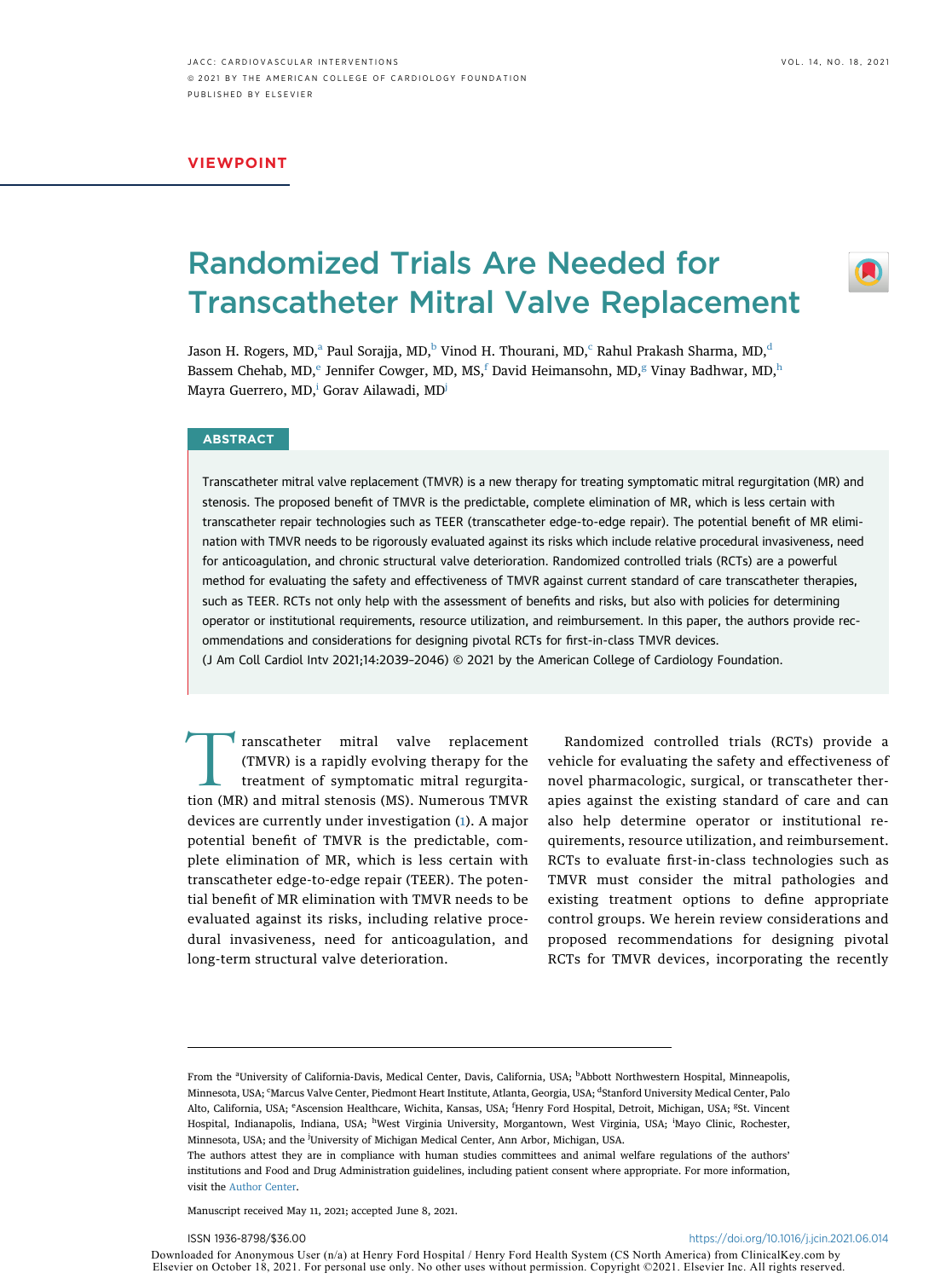#### ABBREVIATIONS AND ACRONYMS

GDMT = guideline-directed medical therapy

LV = left ventricular

MAC = mitral annular calcification

MR = mitral regurgitation

MS = mitral stenosis

NYHA = New York Heart Association

PMR = primary mitral regurgitation

RCT = randomized controlled trial

RMVD = rheumatic mitral valve disease

SMR = secondary mitral regurgitation

TEER = transcatheter edge-toedge repair

TMVR = transcatheter mitral valve replacement

updated U.S. guidelines for the treatment of valvular heart disease ([2\)](#page-9-1).

### MITRAL VALVE PATHOLOGIES AND AVAILABLE TREATMENT MODALITIES

The complex mitral valve apparatus consists of 2 leaflets (anterior and posterior) in an anatomical continuum with the left ventricle via chordae tendineae and circumferentially to the atrioventricular groove via a fibrous, saddle-shaped annulus. Anatomical abnormalities of the mitral valve apparatus or related cardiac anatomy such as the left atrium or left ventricle can result in MR, MS, or both. Both MR and MS significantly affect normal cardiovascular function and, when symptomatic, require treatment. MR exists in 2 basic forms: primary mitral regurgitation (PMR) (due to a primary abnormality of the mitral valve apparatus) and secondary mitral regurgitation (SMR) (due to left ventricular [LV] dysfunction and annular dilatation).

For patients with symptomatic PMR (Carpentier class II, increased leaflet motion) mitral valve surgery has a Class 1B recommendation, with surgical mitral valve repair preferred over mitral valve replacement. The guidelines specifically state that mitral valve replacement should not be performed in patients with PMR when leaflet pathology is limited to the posterior leaflet (the most common form of PMR), unless repair has been attempted and failed. For patients with PMR who are at high or prohibitive risk for mitral valve surgery, TEER has a Class 2A recommendation.

For patients with chronic SMR (Carpentier class IIIb, restricted leaflet motion in systole alone) and heart failure with reduced ejection fraction, guideline-directed medical therapy (GDMT) has a Class 1 recommendation. On the basis of the results of COAPT (Cardiovascular Outcomes Assessment of the MitraClip Percutaneous Therapy for Heart Failure Patients With Functional Mitral Regurgitation Trial), TEER was recently added as a Class 2A recommendation for patients who have chronic severe SMR related to LV dysfunction, persistent symptoms (New York Heart Association [NYHA] functional class II, III, or IV) while on optimal GDMT for heart failure, appropriate leaflet anatomy, LV ejection fraction between 20% and 50%, LV end-systolic diameter  $\leq$ 70 mm, and pulmonary artery systolic pressure  $\leq$ 70 mm Hg ([3\)](#page-9-2). Mitral valve surgery for isolated SMR is only recommended as a Class 2B indication for patients who are symptomatic despite GDMT; when

#### <span id="page-3-0"></span>TABLE 1 Treatment Options for Patients With Mitral Valve Disease

| <b>Etiology of MR/MS</b>                                                                                                                                         | <b>Available Treatment Options</b>                                                                                                                                                                                                                                               |  |
|------------------------------------------------------------------------------------------------------------------------------------------------------------------|----------------------------------------------------------------------------------------------------------------------------------------------------------------------------------------------------------------------------------------------------------------------------------|--|
| Severe primary MR<br>(Carpentier class IIA)                                                                                                                      | if<br>Surgical mitral valve<br>repair<br>$\bullet$<br>candidate for surgery (Class 1<br>recommendation)<br>TEER if high or prohibitive risk<br>(Class 2A recommendation)<br>Surgical mitral valve replacement if<br>٠<br>unrepairable valve                                      |  |
| Severe secondary MR<br>(Carpentier class IIIB)                                                                                                                   | GDMT (Class 1 recommendation)<br>٠<br>TEER if subjects are symptomatic<br>despite GDMT and meet commer-<br>cial TEER indications (Class 2A)<br>Surgical mitral valve replacement<br>٠<br>or repair may be considered if pa-<br>tients are symptomatic despite<br>GDMT (Class 2B) |  |
| Severe MR due to severe<br><b>MAC</b> (Carpentier<br>class IIIA)                                                                                                 | Unmet clinical need; surgery is high<br>$\bullet$<br>risk; patients may be managed with<br>medical therapy with limited<br>efficacv                                                                                                                                              |  |
| Rheumatic severe MS                                                                                                                                              | PMBC (Class 1)<br>٠<br>Surgical mitral valve replacement<br>٠<br>or repair if patient is not suitable<br>for PMBC (Class 1)                                                                                                                                                      |  |
| Nonrheumatic calcific severe •<br>MS due to<br>severe MAC                                                                                                        | Surgical valve intervention should<br>be considered only after extensive<br>discussion of the high procedural<br>risk and the individual patient's<br>preference and values (Class 2B)                                                                                           |  |
| $GDMT =$ quideline-directed medical therapy; MAC = mitral annular calcification;<br>and the communication (MC) and the change of DMDC and construction and the l |                                                                                                                                                                                                                                                                                  |  |

MR = mitral regurgitation; MS = mitral stenosis; PMBC = percutaneous mitral<br>balloon commissurotomy; TEER = transcatheter edge-to-edge repair.

surgery is performed concomitant with coronary artery bypass grafting, mitral replacement is generally preferred over restrictive annuloplasty (mitral repair).

MR may also occur as a consequence of restricted leaflet motion in both systole and diastole (Carpentier class IIIa) because of either rheumatic mitral valve disease (RMVD) or severe mitral annular calcification (MAC). These conditions may also result in severe MS. The primary treatment option for many patients with RMVD is percutaneous mitral balloon commissurotomy. Mitral valve surgery (repair, replacement, or commissurotomy) is recommended as a Class 1 indication for patients with RMVD who are not candidates for percutaneous mitral balloon commissurotomy or who require other concomitant cardiac procedures. Although RMVD is the most common form of MS and more prevalent in developing nations, MS and MR due to severe MAC are increasingly prevalent in elderly patients in developed countries. Treatment options for patients with severe MAC are limited because the extent of calcification alters the anatomy of the annulus, the leaflet tips, as well as left atrial and LV compliance, often resulting in an increased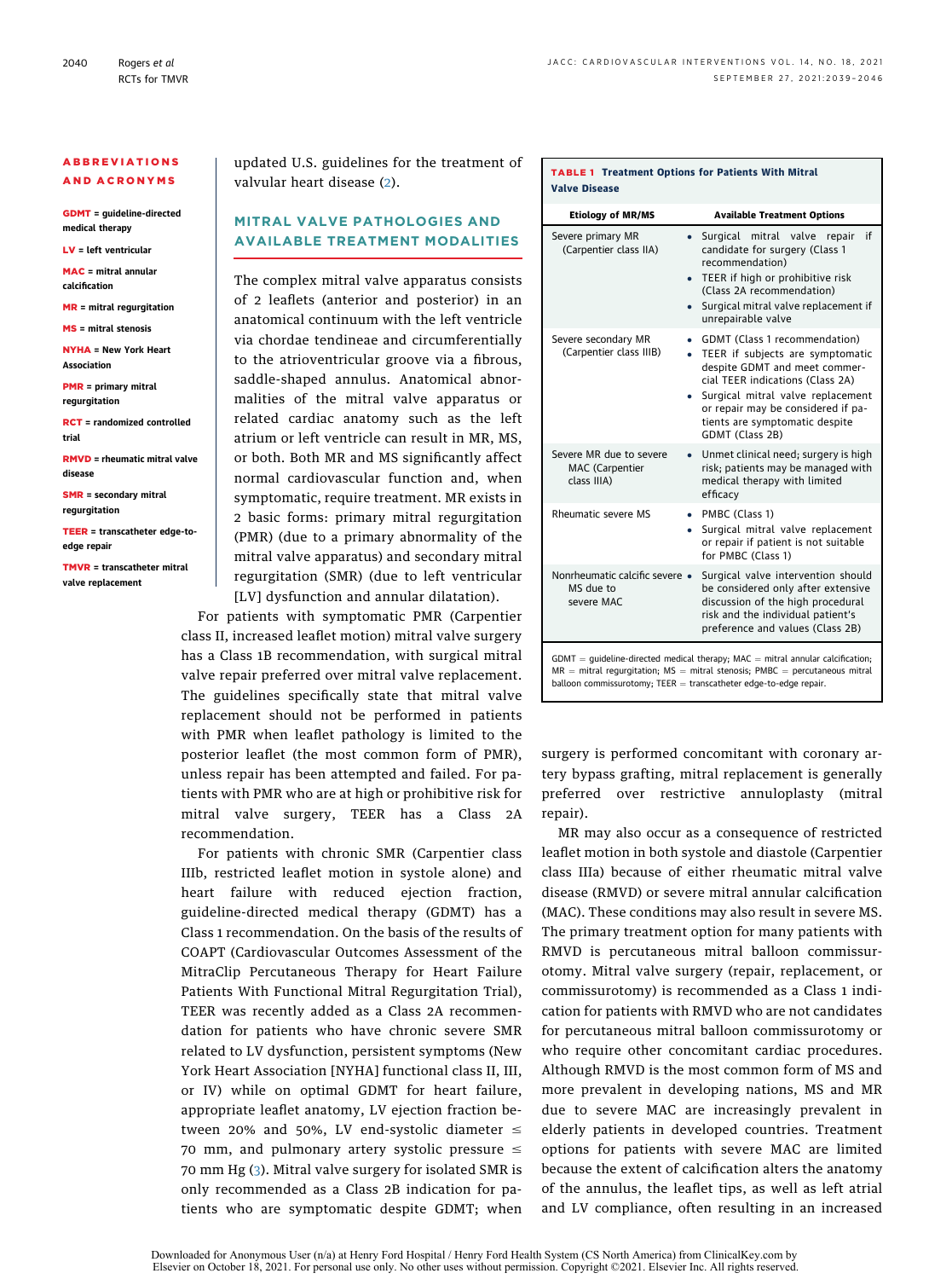<span id="page-4-0"></span>

transvalvular gradient. The prognosis of patients with severe MAC is quite poor without intervention ([4\)](#page-9-3), but surgical intervention requires extensive debridement of the calcium, which is technically challenging and increases operative risk ([5](#page-9-4),[6\)](#page-9-5). Guidelines support intervention for severe MS as only a Class 2B indication for severely symptomatic patients (NYHA functional class III or IV) when the MS is attributable to MAC. The high risk of available treatment options for patients with severe MAC and the relative lack of data on the treatment of patients with severe MAC with MR represents a significant unmet clinical need.

#### CLINICAL TRIAL CONSIDERATIONS FOR NOVEL TMVR DEVICES

The design of clinical trials for novel TMVR devices must take into account the complexity and heterogenous nature of mitral valve pathologies and avail-able treatment options. [Table 1](#page-3-0) shows the available treatment options for patients with mitral valve disease. Although there can be benefits associated with complete MR elimination from valve replacement versus valve repair, the risks of valve replacement must be weighed against other available therapies.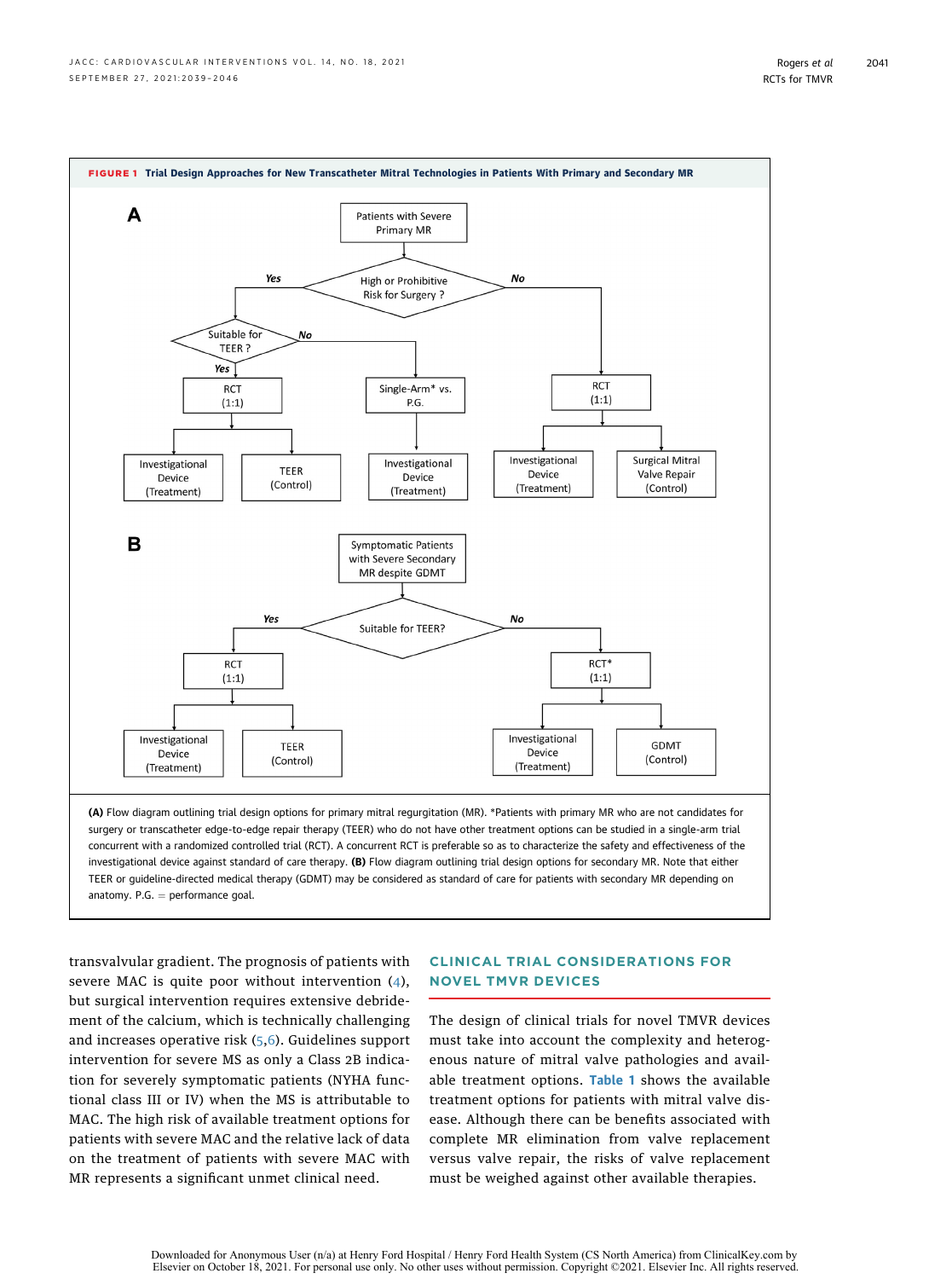<span id="page-5-0"></span>

| TABLE 2 Pros and Cons Associated With Potential Control Groups for TMVR Trials                                                                                                                                                                                                           |                                                                                                                                                                  |                                                                                                                                                                                      |  |
|------------------------------------------------------------------------------------------------------------------------------------------------------------------------------------------------------------------------------------------------------------------------------------------|------------------------------------------------------------------------------------------------------------------------------------------------------------------|--------------------------------------------------------------------------------------------------------------------------------------------------------------------------------------|--|
| Surgery                                                                                                                                                                                                                                                                                  | <b>GDMT</b>                                                                                                                                                      | <b>TEER (MitraClip)</b>                                                                                                                                                              |  |
| Pros                                                                                                                                                                                                                                                                                     |                                                                                                                                                                  |                                                                                                                                                                                      |  |
| The comparative precedent for TMVR is<br>surgical replacement in patients with sec-<br>ondary/mixed MR                                                                                                                                                                                   | GDMT is the standard of care for patients<br>who are not suitable for surgery or TEER<br>with the MitraClip (particularly for sec-<br>ondary MR)                 | The MitraClip is the preferred standard<br>of care for selected patients with sec-<br>ondary MR                                                                                      |  |
| TMVR offers a less invasive approach for<br>mitral valve replacement                                                                                                                                                                                                                     |                                                                                                                                                                  | There are unanswered questions on the<br>benefits and risks (Table 1) of TMVR vs<br>TEER, which an RCT will answer                                                                   |  |
| Cons                                                                                                                                                                                                                                                                                     |                                                                                                                                                                  |                                                                                                                                                                                      |  |
| Surgery is a Class 2B indication for treatment<br>of isolated secondary MR                                                                                                                                                                                                               | COAPT demonstrated that correcting sec-<br>ondary MR with TEER in patients with<br>heart failure provides significant clinical<br>benefit                        | TMVR and TEER have different mecha-<br>nisms of action, different impact on MR<br>elimination, and different safety pro-<br>files, making randomization important<br>but challenging |  |
| Surgery for isolated secondary MR is per-<br>formed rarely: $\sim$ 4.3% of all surgical<br>procedures                                                                                                                                                                                    | Physicians will offer available therapies<br>(eq. TEER) to symptomatic patients on<br>GDMT, and patients will prefer TEER<br>rather than remaining on GDMT alone |                                                                                                                                                                                      |  |
| With release of the COAPT results and sub-<br>sequent approval of the MitraClip for sec-<br>ondary MR, reimbursement, and ultimately<br>guideline support, TEER with the MitraClip is<br>the preferred standard of care for appro-<br>priate patients with secondary MR                  |                                                                                                                                                                  |                                                                                                                                                                                      |  |
| Conclusion                                                                                                                                                                                                                                                                               |                                                                                                                                                                  |                                                                                                                                                                                      |  |
| Conducting an enrollable RCT vs surgery is not<br>feasible                                                                                                                                                                                                                               | Implementing an RCT with GDMT alone as a<br>control is not an enrollable trial given<br>proven benefit of TEER (MitraClip)                                       | Compared with surgery and GDMT,<br>randomization to TEER (MitraClip) is the<br>only practical and feasible randomization<br>pathway for TMVR                                         |  |
| COAPT = Cardiovascular Outcomes Assessment of the MitraClip Percutaneous Therapy for Heart Failure Patients With Functional Mitral Regurgitation Trial; RCT = randomized controlled trial;<br>$TMVR = \text{transcatheter mitral valve replacement; other abbreviations as in Table 1.}$ |                                                                                                                                                                  |                                                                                                                                                                                      |  |

As treatment options are available for both MR and MS, novel transcatheter mitral valve interventional devices (repair or replacement) should be evaluated in RCTs to adequately assess safety and effectiveness against current standard of care. For transcatheter technologies targeted to patients with PMR, RCTs must be considered against surgical mitral valve repair for surgical candidates or TEER for patients who are at high risk for surgical mortality. For transcatheter technologies targeted to patients with severe SMR, randomized clinical trials may be considered against GDMT, TEER, or surgery depending on patient anatomy or surgical candidacy. Single-arm trials for patients with an unmet clinical need (eg, those with severe MAC or with PMR who are not candidates for surgery or TEER) may be considered but are most meaningful if performed within an overall construct that includes an RCT to best interpret the safety and effectiveness of novel first-in-class transcatheter devices against the standard of care. Single-arm trials may also exhibit a tendency toward "enrollment creep," as randomizable patients may be enrolled in the single arm if a concomitant RCT arm is not available. [Figures 1A and 1B](#page-4-0) show trial design approaches for new transcatheter mitral technologies in patients with PMR and SMR.

For novel TMVR technologies, standard-of-care treatment that serves as an appropriate control group is rapidly evolving. A summary of strengths and limitations of potential control groups can be found in [Table 2](#page-5-0). For PMR, either surgery or TEER may serve as the control group depending upon surgical candidacy. TEER in particular is now being routinely used in patients with PMR who are at prohibitive or high surgical risk and in patients with SMR who are symptomatic despite GDMT. With the recent guideline inclusion of TEER as Class 2A and Medicare coverage for both PMR and SMR, TEER has become the de facto standard of care today for many high- or prohibitive-risk patients with PMR or SMR.

As the only commercially available transcatheter therapy for both PMR and SMR, TEER serves as a logical control group for TMVR RCTs. The broad applicability and availability of TEER and improved outcomes with newer generation devices for different subsets of patients with MR poses challenges as well as opportunities to conduct RCTs ([Figure 2A](#page-6-0)). For patients who are not suitable for TEER (see the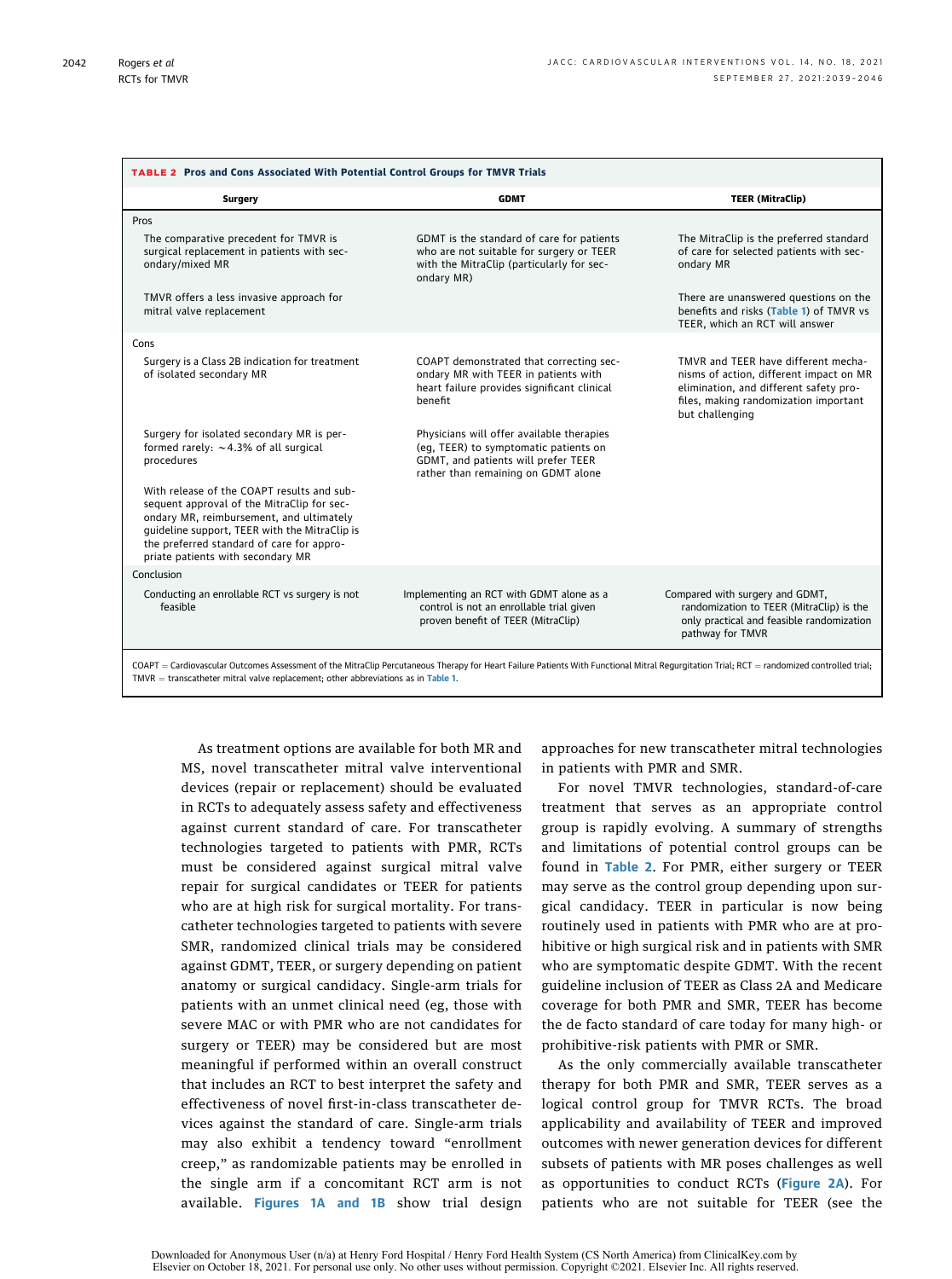<span id="page-6-0"></span>

as in [Figure 2](#page-6-0).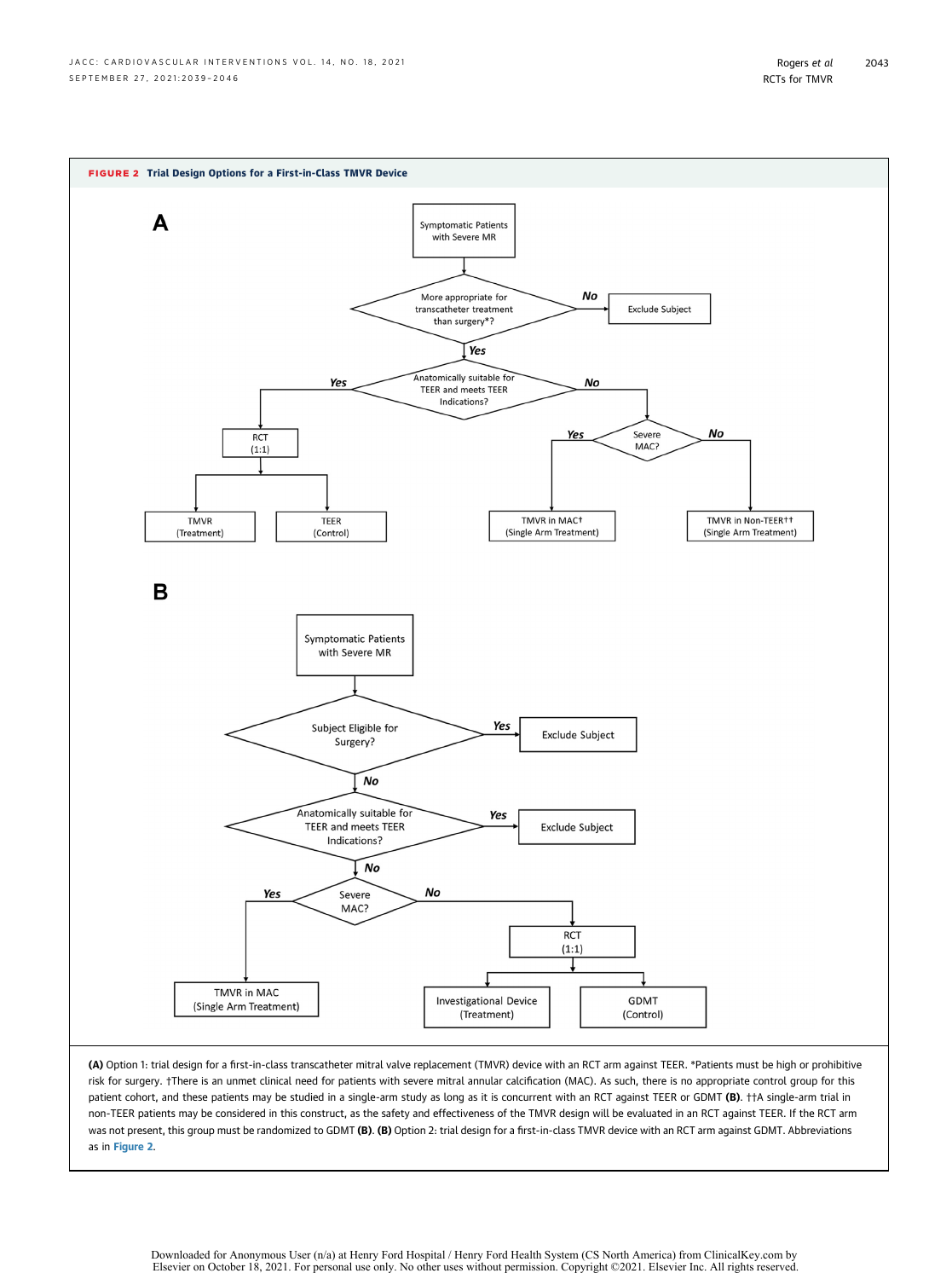<span id="page-7-0"></span>

| <b>TABLE 3</b> Potential Benefits and Risks That Are Evaluable in Randomized Clinical Trials of<br><b>TMVR Versus TEER</b> |                                                                                          |  |
|----------------------------------------------------------------------------------------------------------------------------|------------------------------------------------------------------------------------------|--|
| <b>Transapical TMVR</b>                                                                                                    | <b>Transfemoral TEER</b>                                                                 |  |
| <b>Benefits</b>                                                                                                            |                                                                                          |  |
| Complete, predictable, and durable<br>elimination of MR                                                                    | Transfemoral approach to repair the<br>mitral valve with expedited patient<br>recovery   |  |
| Strong early safety profile                                                                                                | Excellent safety profile                                                                 |  |
| Agnostic to MR pathophysiology                                                                                             | Established outcomes and operator<br>familiarity with $>100,000$ global<br>implantations |  |
| Early data that are beneficial for left<br>ventricular remodeling                                                          | No requirement for anticoagulation                                                       |  |
|                                                                                                                            | Supported by randomized clinical trial<br>data                                           |  |
|                                                                                                                            |                                                                                          |  |

Risks Implanted via left thoracotomy Only applicable to anatomies conducive to edge-to-edge repair Large-bore apical delivery system Results in smaller mitral valve area Requires anticoagulation for at least the short term Risk for residual or recurrent MR New operator and site requirements for performance and delivery Outcomes may vary with operator experience Anatomic exclusions to therapy (ie, LVOT obstruction)  $LVOT = left$  ventricular outflow tract; other abbreviations as in [Tables 1](#page-3-0) and [2](#page-5-0).

> section on trial execution considerations), RCTs against GDMT should be considered, as a significant majority of patients who qualify for TMVR will have SMR, for which GDMT is standard of care ([Figure 2B](#page-6-0)). RCTs against surgery may also be considered (for patients who are surgical candidates), but such trials will be difficult to enroll, as surgery is rarely performed for isolated SMR ([7\)](#page-9-6). Single-arm trials may be appropriate provided the trial structure includes a concurrent RCT (eg, TEER in [Figure 2A](#page-6-0), GDMT in [Figure 2B](#page-6-0)).

#### ENDPOINT CONSIDERATIONS

The Mitral Valve Academic Research Consortium guidance documents elegantly outline endpoints that should be considered for transcatheter mitral valve trials [\(8](#page-9-7),[9](#page-9-8)). Depending upon the trial's objectives, primary, secondary, and descriptive endpoints may be chosen from the options provided within the Mitral Valve Academic Research Consortium documents. As patients with untreated MR are at high risk for mortality and progressive heart failure symptomatology, the primary endpoint for TMVR trials should include endpoints that are related to heart failure (ie, mortality and/or heart failure hospitalizations). As noted in the Mitral Valve Academic Research Consortium document, quality of life (eg,

Kansas City Cardiomyopathy Questionnaire score) may be considered as a component of a composite primary endpoint depending upon the trial's intent but should not be used in isolation. Trials with TEER as a control group can be designed to demonstrate either superiority or noninferiority depending upon the device features (eg, transapical TMVR devices may consider noninferiority designs, and transseptal devices may be designed to demonstrate superiority). Results from such trials must also be used to define anatomies for which TMVR may be more suitable than TEER and vice versa. Trials against GDMT must be designed to demonstrate superiority. Effect size for superiority trials of TMVR versus TEER may be based on the incremental impact of MR elimination over MR reduction on mortality and heart failure hospitalization. Effect size for superiority trials of TMVR versus GDMT may be based on the results observed in COAPT. Noninferiority trials must be designed to ensure there is no violation of the "constancy assumption" (designing trials similar to the past trial that demonstrated effectiveness of the TEER control compared with GDMT placebo) and must demonstrate that outcomes with the TMVR device are not worse than TEER by a clinically significant margin ([10](#page-9-9)).

Secondary endpoints should typically include those pertaining to safety (eg, composite of major adverse events, stroke, bleeding, myocardial infarction), device effectiveness (eg, MR severity), measures of success (technical success, device success, patient success), LV dimensions (eg, LV end-diastolic and end-systolic volumes), quality of life (eg, Kansas City Cardiomyopathy Questionnaire score), and functional capacity (eg, 6-minute walk distance, NYHA functional class). Secondary endpoints must be adjusted for multiple testing, and all other endpoints should be evaluated descriptively.

#### TRIAL EXECUTION CONSIDERATIONS

Trial oversight at multiple junctures for pivotal TMVR trials is critical. An independent clinical events committee and a data monitoring committee should be used to adjudicate adverse events and monitor the safety of trial participants. Imaging core laboratories are recommended for the anatomical and functional pathophysiological assessment of the mitral valve derived from echocardiographic and computed tomographic imaging studies.

Perhaps the most critical component for oversight of TMVR trials is evaluation of surgical candidacy, GDMT, and TEER suitability. Such oversight needs to be provided by a subject eligibility committee, which

Downloaded for Anonymous User (n/a) at Henry Ford Hospital / Henry Ford Health System (CS North America) from ClinicalKey.com by Elsevier on October 18, 2021. For personal use only. No other uses without permission. Copyright ©2021. Elsevier Inc. All rights reserved.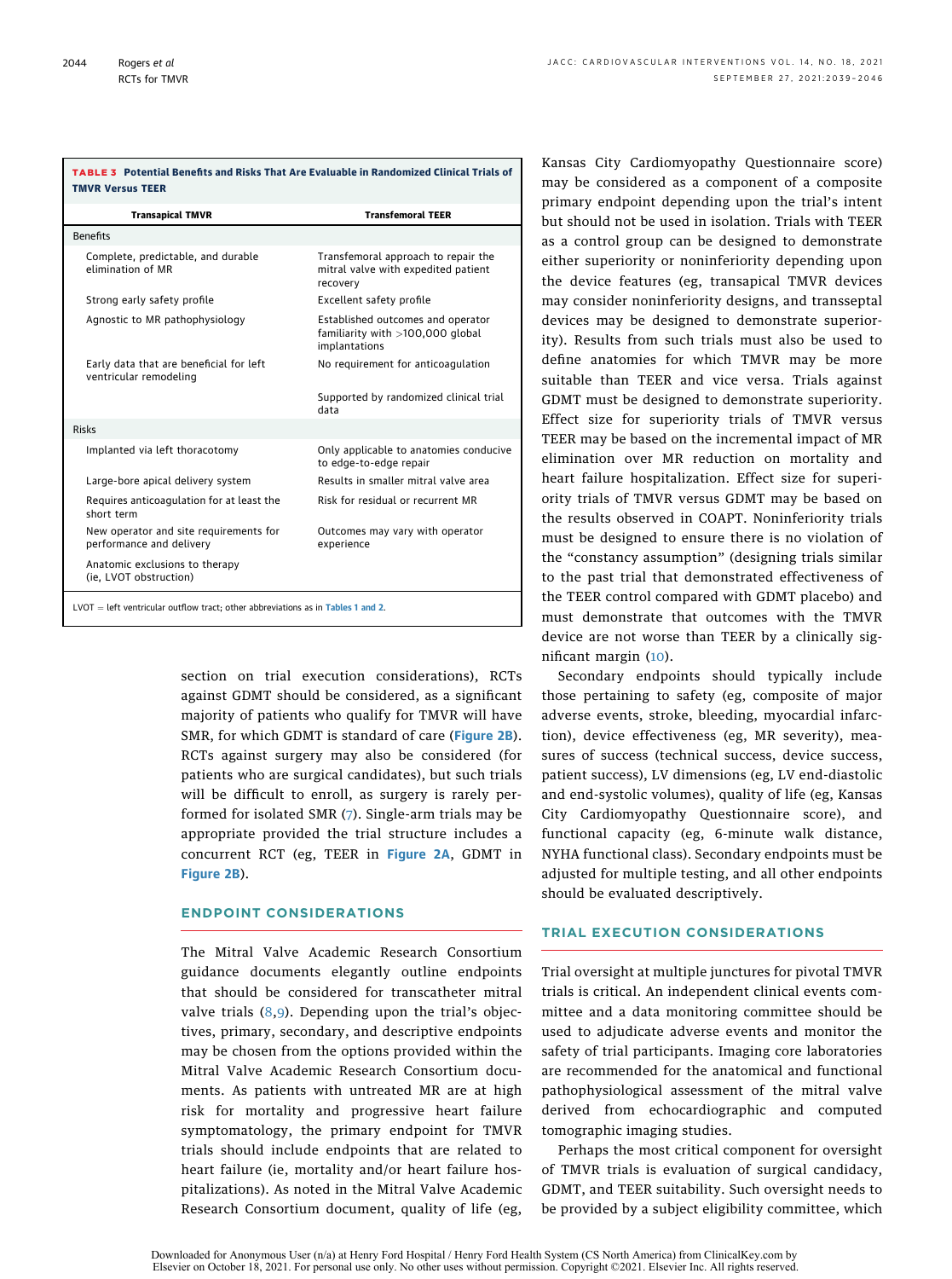must be composed of representatives from cardiac surgery, heart failure, and interventional cardiology. The role of the mitral heart team surgeon is to ensure that the patient is an appropriate candidate for surgery (if the trial is randomizing to surgery) or not a candidate for surgery (if the trial is in a patient population not suitable for surgery). If the trial is randomizing against GDMT, the heart failure cardiologist needs to ensure that the patient is optimized on GDMT. The recent favorable data from the use angiotensin receptor blockers/neprilysin inhibitors and sodium-glucose cotransporter-2 inhibitors in patients with systolic heart failure mandate aggressive pharmaceutical therapy before and after valve intervention.

The role of an expert TEER operator is becoming more important in contemporary trials randomizing against MitraClip therapy. An expert opinion document has recently been published that outlines the anatomical criteria for TEER suitability ([11\)](#page-9-10). This document was developed on the basis of a request of the US Food and Drug Administration to harmonize TEER suitability criteria across TMVR trials by various manufacturers. Whether the TMVR RCT component is executed in a patient population that is suitable for TEER ([Figure 2A](#page-6-0)) or not suitable for TEER ([Figure 2B](#page-6-0)), rigorous assessment of TEER suitability must be made by the expert TEER operators of the subject eligibility committee on the basis of the published criteria ([11\)](#page-9-10). At least 2 experienced TEER operators should vote on TEER suitability to ensure that appropriate patients are being enrolled. The subject eligibility committee should review the transesophageal echocardiographic studies along with quantitative assessment of the transesophageal and transthoracic echocardiographic studies by the echocardiography core laboratory to determine TEER suitability and thereby determine next steps for the trial. For the trial framework outlined in [Figure 2A](#page-6-0), the subject eligibility committee will determine whether the patient is in the randomized arm (against TEER) or in one of the nonrandomized arms (for non-TEER patients). Similarly, for the trial framework outlined in [Figure 2B](#page-6-0), the subject eligibility committee will determine eligibility for the trial, as both the RCT and the single arms are in patients who are not suitable for TEER.

#### ANTITHROMBOTIC THERAPY CONSIDERATIONS

Current guidelines ([2](#page-9-1)) recommend antithrombotic therapy with a vitamin K antagonist (warfarin) for the first 3 to 6 months following surgical mitral valve replacement (Class 2A) to allow the endothelium to cover the bioprosthetic material and minimize the risk for thromboembolic complications. The larger stent frames and additional prosthetic material for TMVR systems in comparison with surgical valves require consideration of antithrombotic therapy with warfarin for at least 6 months postimplantation, with a target international normalized ratio of 2.5 to 3.5 to minimize the risk for thromboembolic complications. Although the specific anticoagulation requirements (international normalized ratio range and duration) may change with expanded experience and are individualized to the device features, patients who cannot tolerate anticoagulation are excluded from TMVR studies thus far.

#### FINAL CONSIDERATIONS AND RECOMMENDATIONS

We acknowledge that there are challenges to the execution of an RCT with current-generation TMVR technologies. The clinical community may be reluctant to randomize patients because of the current requirement for transapical access ([Table 3](#page-7-0)). As a complicating matter, the anatomical criteria used in determining TEER candidacy have uncertainty ([11\)](#page-9-10) attributable to recent device iterations as well as continued operator experience with the therapy, both of which have been shown to lead to greater effectiveness and better safety [\(12](#page-9-11)). However, such reluctance for either randomization or the choosing of criteria for randomization are addressable with study oversight and should not cause abandonment of RCTs for the evaluation of TMVR technologies, as single-arm-only trials have major limitations. For example, even in a well-structured single-arm trial with strong oversight, the subject eligibility committee may be at risk for selection "creep" by enrolling patients with debatable anatomical criteria that are within TEER indications for use, if a TEER treatment arm within a concurrent RCT does not exist.

Although TMVR may result in longer postprocedural recovery compared with TEER and require anticoagulation therapy, it is important to note that the safety profile for some TMVR devices has been excellent, with long-term clinical outcomes comparable with TEER registry data [\(13-15](#page-9-12)). As a rapidly emerging field, pivotal RCTs are needed to study the risks and benefit of MR elimination versus MR reduction of TMVR versus TEER in patients with MR, whether the etiology is simple or complex. Furthermore, with emerging data on mitral therapies, stand-alone single-arm trials for novel TMVR therapies using performance goals as the sole basis for evidence generation have limitations and are most powerful when complemented with a concurrent RCT to minimize patient selection bias and